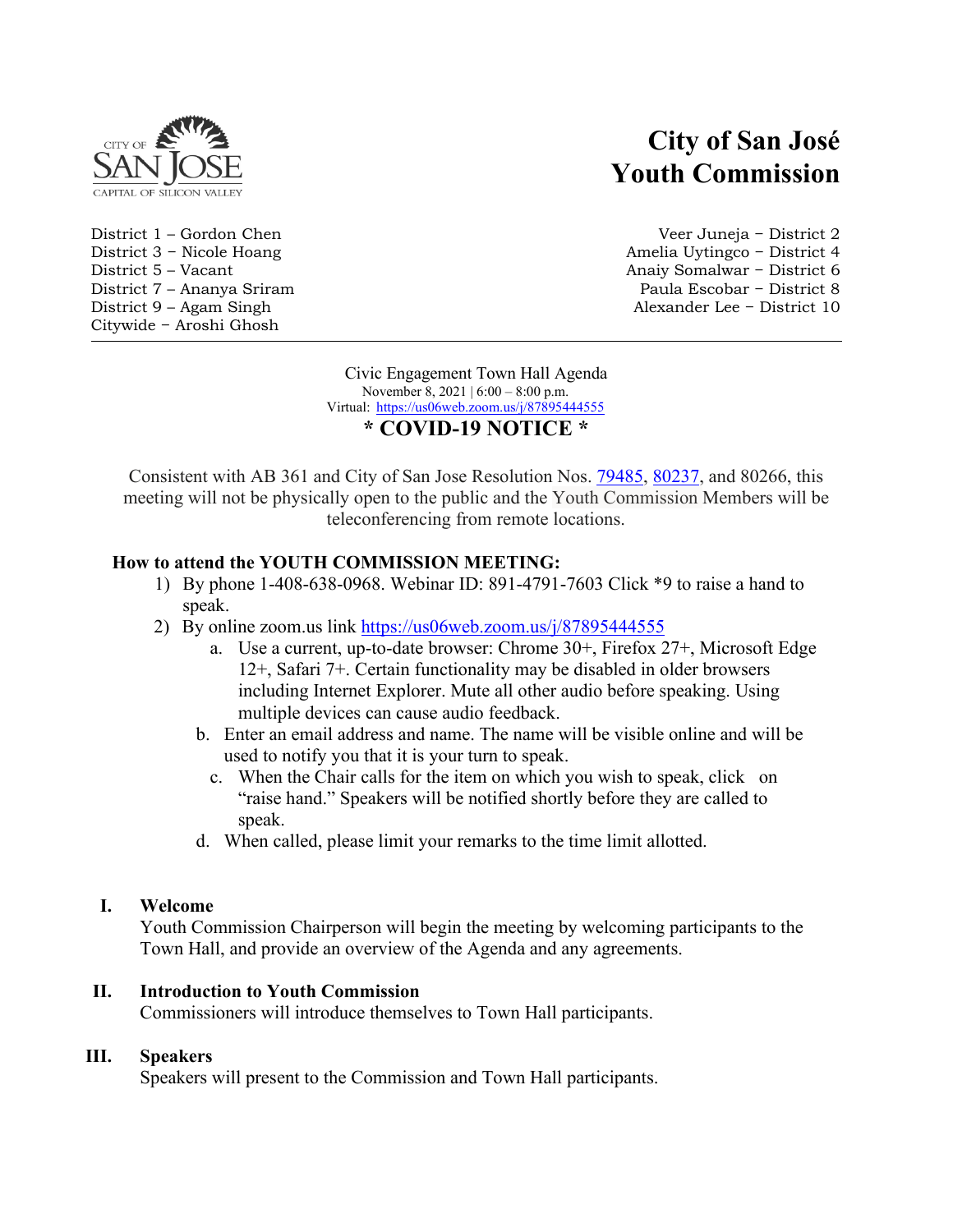### **IV. Voter Pre-registration**

Commissioners will share the process of how to access voter pre-registration platforms, information need to pre-register to vote, and request Town Hall paticipants pledge to preregister to vote. The Commission will note of how many individuals pledge to pre-register to vote.

### **V. Reflection**

Commissioners will utilize Jamboard to engage in a discussion about the Town Hall with participants.

#### **VI. Adjournment**

The next regular meeting of the Youth Commission will be November 22, 2021, via Zoom webinar at 6:30 p.m.

# *The City of San José is committed to open and honest government and strives to consistently meet the community's expectations by providing excellent service in a positive and timely manner, and in the full view of the public.*

You may speak to the Commission about any discussion item that is on the agenda, and you may also speak during Public Comments on items that are not on the agenda and are within the subject matter jurisdiction of the Commission. Speakers using a translator will be given twice the time allotted to ensure non-English speakers receive the same opportunity to directly address the Committee, Board or Commission. Please be advised that, by law, the Commission is unable to discuss or take action on issues presented during Public Comments. Pursuant to Government Code Section 54954.2, no matter shall be acted upon by the Commission unless listed on the agenda, which has been posted not less than 72 hours prior to meeting.

Agendas, Staff Reports and some associated documents for the Commission items may be viewed on the Internet at<https://www.sjpl.org/youth-commission>

Correspondence to the Youth Commission is public record and will become part of the City's electronic records, which are accessible through the City's website. Before posting online, the following may be redacted: addresses, email addresses, social security numbers, phone numbers, and signatures. However, please note: e-mail addresses, names, addresses, and other contact information are not required, but if included in any communication to the Youth Commission, will become part of the public record. If you do not want your contact information included in the public record, please do not include that information in your communication.

All public records relating to an open session item on this agenda, which are not exempt from disclosure pursuant to the California Public Records Act that are distributed to a majority of the legislative body will be available for public inspection at the Parks, Recreation and Neighborhood Service Department, 200 East Santa Clara Street,9<sup>th</sup> floor, San José, California 95113, at the same time that the public records are distributed or made available to the legislative body. Any draft resolutions or other items posted on the Internet site or distributed in advance of the Commission